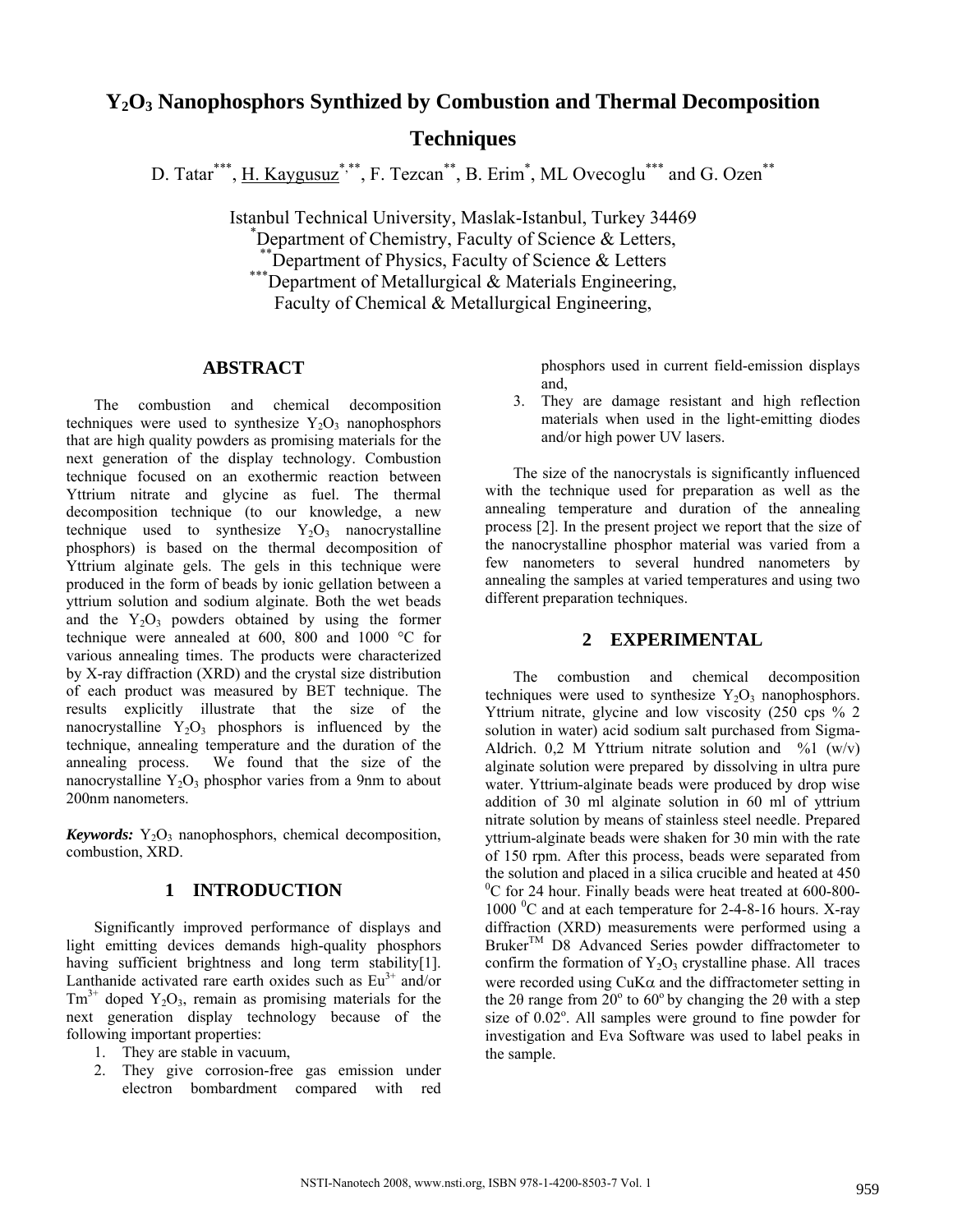#### **3 RESULTS AND DISCUSSION**

Fig.1 (a) and (b) show the x-ray diffraction patterns  $(XRD)$  of the  $Y_2O_3$  powder samples which were synthesized using the combustion and the chemical decomposition techniques. The diffraction patterns were compared with the data from ICDD and a good agreement was found between the diffractogram obtained and the cubic  $Y_2O_3$  (File # 71-5970). The XRD patterns were obtained by annealing the  $Y_2O_3$  powders at 600°C for the different duration of annealing times. As it can be seen from both figures, no appreciable effect neither of the method used to synthesize the powders nor the time duration of the heat treatment exists on the peaks position and the full-width at the half of the maximum intensity (FWHM).



Figure 1: XRD patterns of the  $Y_2O_3$  powders annealed at  $600^{\circ}$ C for 16-hours synthesized with (a):combustion (b): chemical decomposition techniques.

Fig.2 (a) and (b) show the x-ray diffraction patterns (XRD) of the  $Y_2O_3$  powder samples which were synthesized using two techniques of the samples annealed at  $1000^{\circ}$ C for 16hours. As it can be seen from the figures, both of the method used to synthesize the powders and the time duration of the heat treatment has an observable effect on the peaks position and the FWHM.



Figure 2:XRD patterns of the  $Y_2O_3$  powders annealed at 1000°C for 16-hours synthesized with (a):combustion (b): chemical decomposition techniques.

The crystalline size of the powder samples were determined from the XRD peaks using the Scherrer equation [3] which is given as follows;

$$
L = \frac{K\lambda}{\beta Cos(\theta)}
$$

where K and  $\lambda$  are the Scherrer shape factor taken as 0.89 and the X-ray wavelength of the CuK $\alpha$  taken as 1.54°A, respectively;  $θ$  is the Bragg angle and the  $β$  is the pure line broadening. The crystallite size of the  $Y_2O_3$  powders is influenced by both the annealing temperature and the method used to synthesize the powders. The crystalline is determined to be 21±2nm and 35±2nm when the annealing temperature was below  $800^{\circ}$ C for the powders produced by chemical deposition and the combustion methods as can be seen in Fig. 3. The crystalline size grows much faster above this temperature when the combustion method was used.